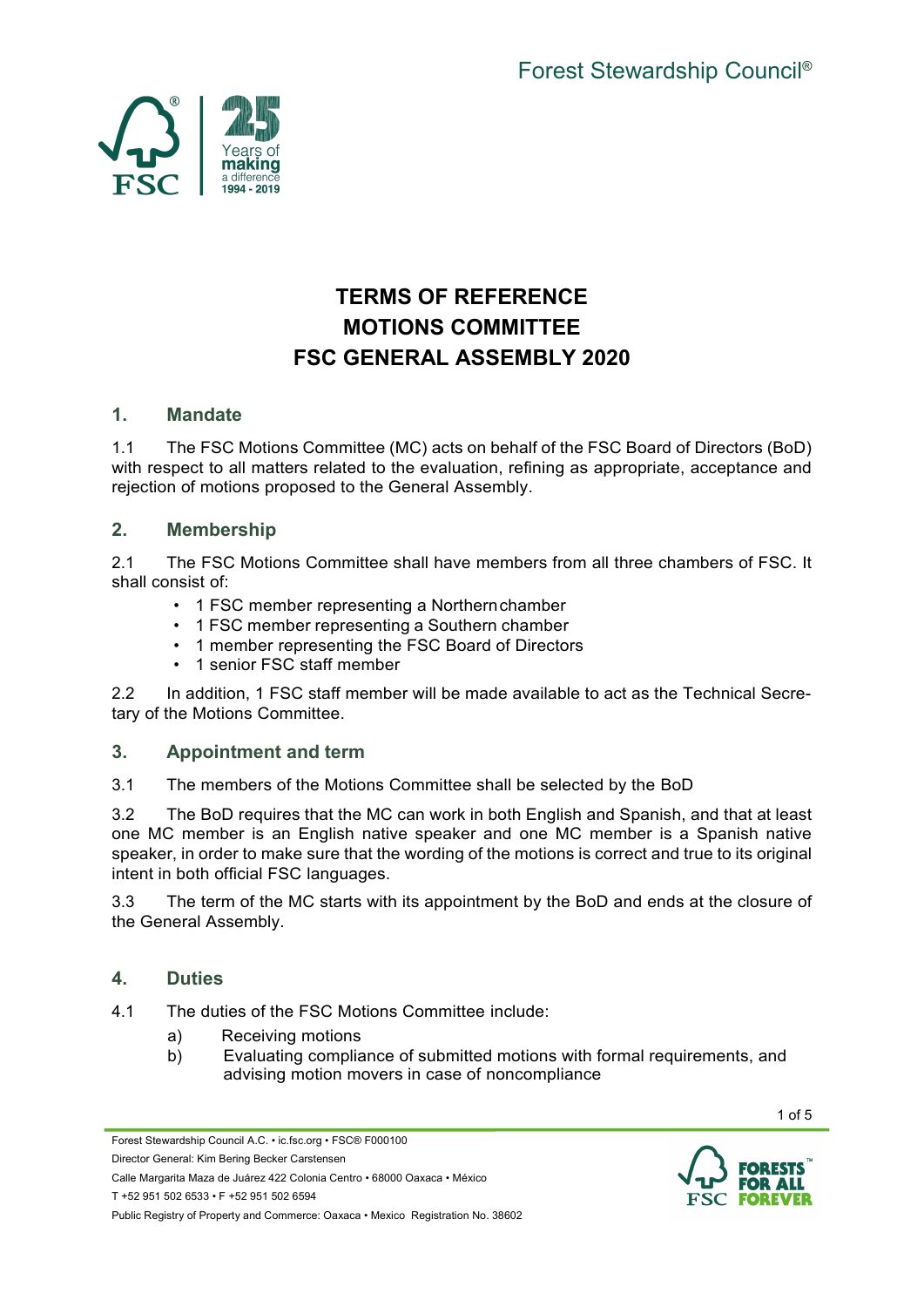

- c) Accepting motions, returning motions that are incomplete or do not comply with requirements, or rejecting motions that do not align with FSC's mission, present legal challenges, etc.
- d) Working with the proposers of motions supported by the Regional Member-ship Coordinators, to <sup>[1](#page-1-0)</sup>
	- Advise proposers where the motion duplicates work already planned or underway elsewhere in the organisation
	- Recommend motion movers to merge similar motions
	- Work pro-actively to clarify the language, intention and analysis of effects in the proposal
- e) Submit a motions report to the BoD
- f) Administer a pre-GA motion prioritization process (to be designed)
- g) Present a motions report to the GA  $^2$  $^2$
- h) Provide advice in cooperation with the Regional Member coordinators on motions-related issues as requested by members during the GA.

## **5. Rules of Procedure**

- 5.1 The FSC staff member on the MC acts as the committee's coordinator and as the drafter of the motions' reports.
	- 5.2 Quorum is required for decision making. Quorum is defined as a minimum of 3 MC members.
- 5.3 Decisions shall strive to be taken by consensus.
- 5.4 Communication will mainly be via electronic means.
- 5.5 The working language of the MC is English.

#### **6. Motions submission and evaluation**

- 6.1 In order to be accepted, proposed motions shall conform to the following requirements:
	- a) Motions have to be presented in the respective motions template andin compliance with 'motion submission protocol' (Annex 1).
	- b) Motions have to be proposed by one (1) and seconded by two (2)designated representatives of FSC member organizations or individual members.
	- c) Proposer and seconders of a motion shall represent the three FSC chambers.
	- d) Motions shall be submitted in either English or Spanish. When the motionis not provided to the Motions Committee in both official languages, the Committee will provide the official translation to the other language.

<span id="page-1-1"></span><span id="page-1-0"></span>6.2 When a proposed motion does not fully comply with the requirementsin Clause 6.1 (above), the MC shall return it to the proposer, with appropriate suggestions, within three weeks of the deadline for submitting proposals.

<sup>1</sup> Note that this work is intended to improve proposed motions, however proposers are under no obligation to amend or withdraw their motion – they have the right to continue to submit their original proposal for consideration. The acceptance of any proposed amendments to the motion is the responsibility of the original proposer. <sup>2</sup> The MC shall appoint a designated representative who is an FSC member to present the motions report to the General Assembly.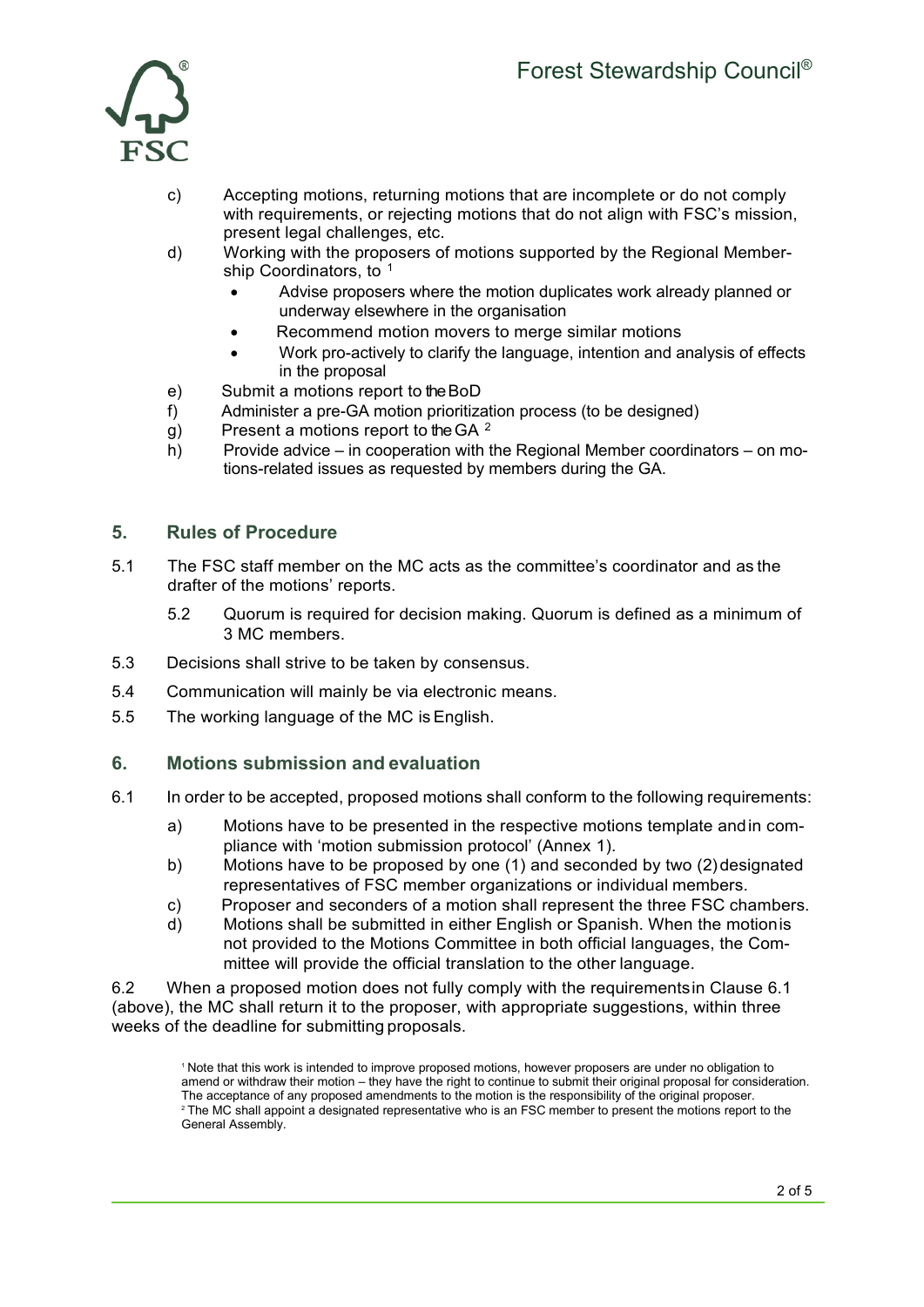

6.3 The MC shall approach proposers and seconders of motions which relate tothe same subject in collaboration with the Regional Membership Coordinators and encourage them to agree to a single motion or a common set of motions.

6.4 The MC shall reject a motion if it would require FSC to violate legal requirements, and if it finally fails to comply with the requirements in Clause 6.1 (above), or deadlines.

6.5 Revised motions shall be resubmitted to the MC within two weeks of being returned by the MC.

Motions may still be proposed after the deadline, but this can only happen at the General Assembly itself. Such motions will only be considered if the General Assembly approves their consideration, or if there is time after all Motions adhering to this protocol have been discussed.

## **7. Motions reports**

7.1 The MC shall deliver a motions report to the BoD for review at BM84 in July 2020.

7.2 The report shall include the complete text, in both Spanish and English, of each proposed motion and any supporting information, as well as the name and affiliation of each proposer and seconder. The proposed motions shall be divided into three sections in the report, the first dealing with motions amending the Statutes; second dealing with motions related to the Principles and Criteria: and third, motions dealing with policy issues. Each motion set forth in the report shall be given a number, so that it may be easily identified at the time of the voting during the General Assembly.

7.3 The MC shall propose to the Board a "Board Comment" to be included in the Motions Report to the Membership. This will give a Board opinion as to for instance whether the intent of the motion is covered in the draft update of the Global Strategic Plan (GSP) or work already undertaken or planned by the secretariat, whether the motion would contribute to the GSP, or whether it would reduce its focus

7.4 The MC shall revise the motions report based on feedback and comments received from the BoD, and incorporate the impact assessment and feasibility analysis provided by the Secretariat in order to finalize the report for circulation to all FSC Members at least 2 months prior to the GA.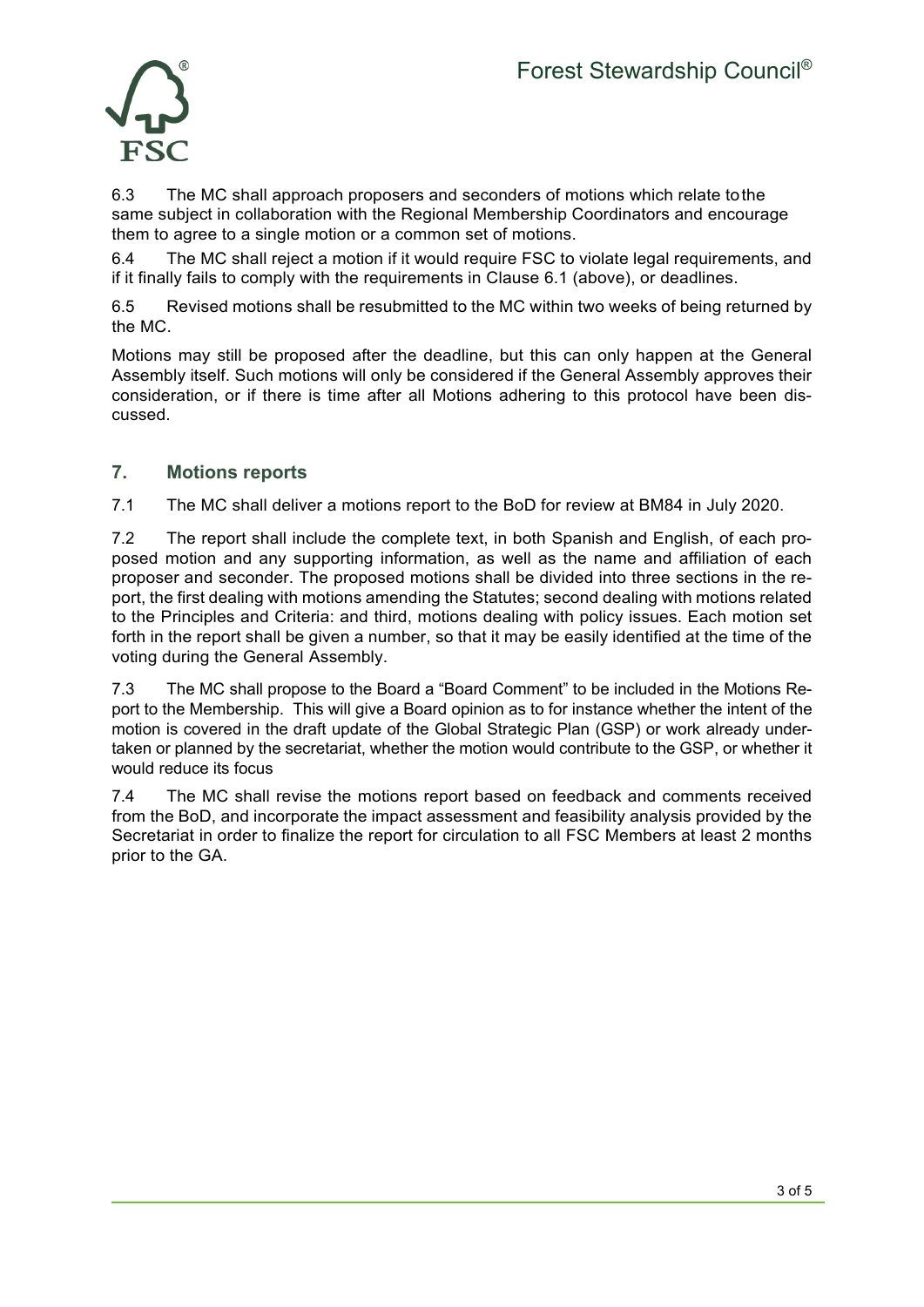

## ANNEX 1

#### **MOTION SUBMISSION PROTOCOL**

Each proposed motion must contain the name and affiliation of the person proposing the motion (the proposer) and the name of two persons seconding the motion. Only individual members or the designated representative of an organizational member (who have no outstanding membership fees) can propose or second a motion.

Each proposed motion must be clearly identified as either an amendment to the Statutes or Principles & Criteria or as a policy amendment.

Proposed Motions to amend the Statutes or Principles & Criteria are called *Statutory Motions*. Proposed motions must clearly identify the specific title, section and paragraph to be amended. The proposed amendment shall first set forth the current language from the applicable document, and then set forth the proposed new language, additions or deletions in a track changes mode.

Motions to change FSC policies or operational procedures are called *Policy Motions*. They reflect the right of members to submit initiatives related to the Organization's work and activities.

In order to aid the General Assembly when considering a motion, the person making the motion should include a brief paragraph which explains the purpose of the motion, including how the motion contributes to the implementation of FSC's Global Strategic Plan, or which supplies additional information, in addition to the actual language of the proposed motion.

The proposer is requested to include an estimate of the costs of implementing the motion and/or other impacts the motion will have on FSC and its stakeholders.

The Motions Committee will ask the Secretariat to prepare an estimate of the legal, financial and technical implications.